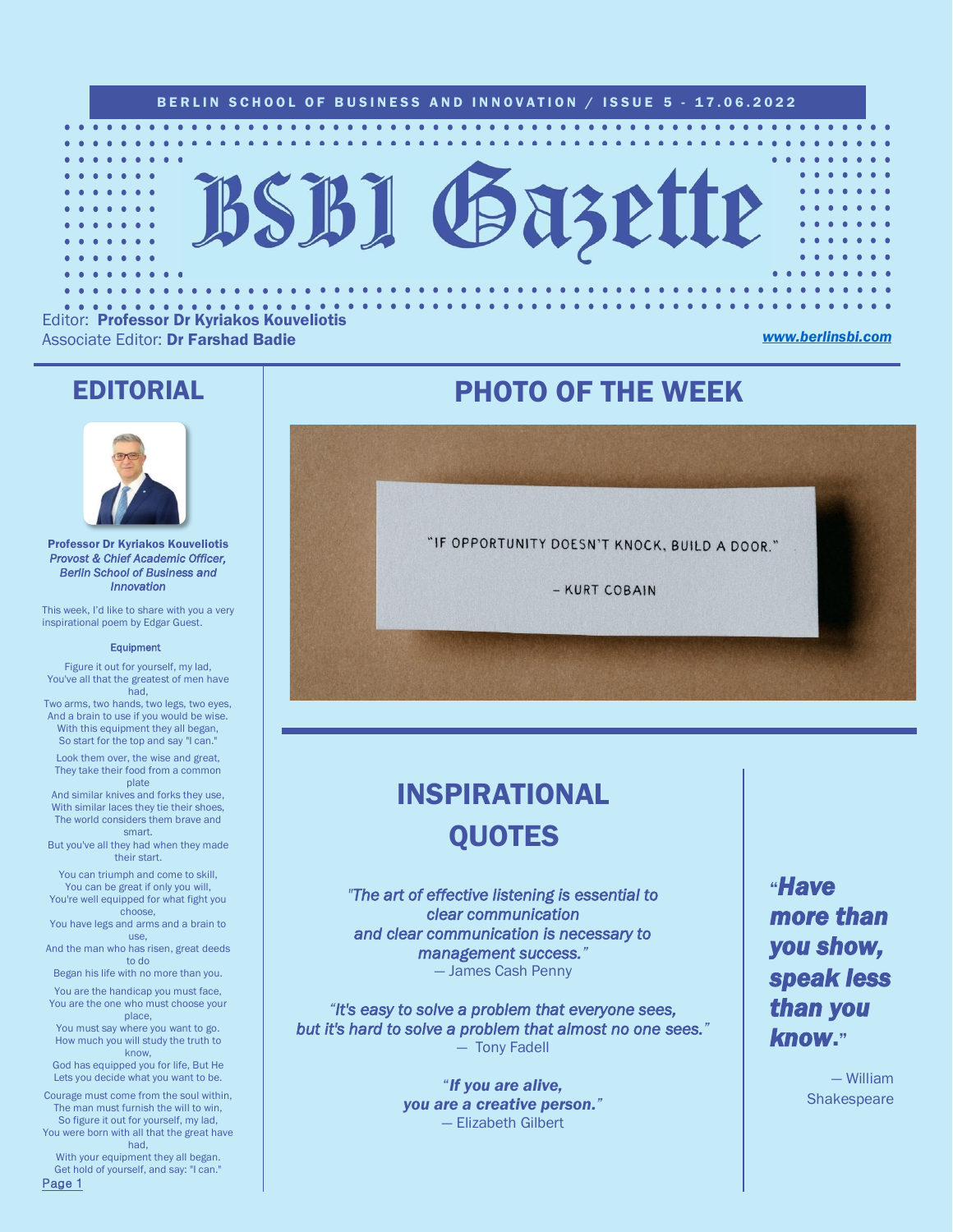## ARTICLE OF THE WEEK

## Towards an Ethics of Artificial Intelligence

### *Audrey Azoulay*

We stand at the dawn of a new era. The technological revolution is transforming our lives at breakneck speed, dramatically altering the ways in which we work, learn and even live together. Alongside the increasingly sophisticated use of big data, artificial intelligence (AI) is undergoing exponential growth and finding new applications in an ever-increasing number of sectors, including security, the environment, research and education, health, culture and trade.

AI is humanity's new frontier. Once this boundary is crossed, AI will lead to a new form of human civilization*.* The guiding principle of AI is not to become autonomous or replace human intelligence. But we must ensure that it is developed through a humanist approach, based on values and human rights. We are faced with a crucial question: what kind of society do we want for tomorrow? The AI revolution opens up exciting new prospects, but the anthropological and social upheaval it brings in its wake warrants careful consideration.

### **A Tremendous Opportunity for Sustainable Development**

The transformations arising from the technological revolution, and in particular from developments in AI, are relevant to every aspect of the mandate of the United Nations Educational, Scientific and Cultural Organization (UNESCO). Education is already being profoundly transformed by AI. Very soon, the tools of education—the way we learn, access knowledge and train teachers—will no longer be the same. From now on, the acquisition of digital skills stands at the centre of all our education programmes. Furthermore, we must "learn to learn" because the pace of innovation is rapidly transforming the labour market. Today, more than ever before, the humanities—history, philosophy, literature—are crucial to our ability to act in our rapidly changing world. In the field of culture, AI is already being employed extensively, for example, in the imagery used to reconstruct heritage. It is used in the sciences too, notably in our environmental programmes and underwater research. Communication and information are also directly dependent on progress in AI, particularly with regard to freedom of expression and access to information.

AI could open up tremendous opportunities for achieving the Sustainable Development Goals (SDGs) set by the United Nations in the 2030 Agenda for Sustainable Development. Its applications enable innovative solutions, improved risk assessment, better planning and faster knowledge sharing.

### **Tackling the Challenges of Artificial Intelligence**

While AI is an astonishing asset for the responsible development of our societies, it also gives rise to major ethical issues. How can we ensure that algorithms do not infringe fundamental human rights—from privacy and data confidentiality to freedom of choice and freedom of conscience? Can freedom of action be guaranteed when our desires are anticipated and guided? How can we ensure that social and cultural stereotypes are not replicated in AI programming, notably when it comes to gender discrimination? Can these circuits be duplicated? Can values be programmed, and by whom? How can we ensure accountability when decisions and actions are fully automated? How do we make sure that no one—wherever they are inthe world—is deprived of the benefits of these technologies? How do we ensure that AI is developed in a transparent way, so that global citizens, whose lives it affects, have a say in its development?

To answer these questions, we must distinguish between the immediate effects of AI on our societies—the consequences of which we are already feeling—and its long-term ramifications. This requires that we collectively shape a vision and a strategic plan of action.

### **Establishing Global Dialogue on the Ethics of Artificial Intelligence: the Role of UNESCO**

The world must ensure that new technologies, especially those based on AI, are used for the good of our societies and their sustainable development. It should regulate AI developments and applications so that they conform to the fundamental rights that frame our democratic horizon.

Many actors—businesses, research centres, science academies, United Nations Member States, international organizations and civil society associations—are calling for an ethical framework for AI development. While there is a growing understanding of the issues, related initiatives need more robust coordination. This issue is global, and reflection on it must take place at the global level so as to avoid a 'pickand-choose' approach to ethics. Furthermore, an inclusive, global approach, with the participation of United Nations funds, agencies and programmes, is required if we are to find ways of harnessing AI for sustainable development. UNESCO will be a full and active participant in this global conversation. Our organization has many years of experience in the ethics of science and technology. Our advisory bodies have already produced numerous reports and declarations, including on robotics, such as the Report of the World Commission on the Ethics of Scientific Knowledge and Technology on Robotics Ethics in 2017. The advisory bodies also have experience in developing normative instruments, including the Universal Declaration

on the Human Genome and Human Rights in 1997 and the Universal Declaration on Bioethics and Human Rights in 2005

UNESCO priorities must also guide our international action in this area. It is essential to ensure that Africa fully participates in transformations related to AI, not only as a beneficiary but also upstream, contributing directly to its development. In terms of gender equality, we must fight against the biases in our societies to quarantee that they are not reproduced in AI applications. Finally, we must empower young people by providing them with the skills they need for life in the twenty-first century for integration in a changing labour market.

UNESCO also has a key role to play in bridging existing divides, which AI is likely to deepen. Eliminating fragmentation between countries and genders, but also in terms of resources and knowledge, could enable more people to contribute to the digital transformation underway.

UNESCO, with its humanist mission and international dimension, involving researchers, philosophers, programmers, policymakers, and private sector and civil society representatives, is the natural home for debate on such ethical issues. Beginning later this year, UNESCO will organize debates on AI in several regions of the world, bringing together specialists from a wide range of backgrounds and expertise. The first debate, which took place in Marrakech, Morocco, on 12 December 2018, focused on AI and Africa. A second international conference will take place at the UNESCO headquarters in Paris in the first half of 2019. This dialogue could eventually lead, with the agreement of Member States, to the definition of key ethical principles to accompany developments in AI.

UNESCO, as a universal forum where everyone's voice is heard and respected, is performing its role to the fullest, informing the global debate on the major transformations of our time while establishing principles to ensure that technological advances are used to serve the common good. The promise of AI and its underlying ethical issues are fascinating, and our responses to these challenges will transform the world as we know it. Together, we must find the best solutions to ensure that the development of AI is an opportunity for humanity, as it is our generation's responsibility to pass down to the next a society that is more just, more peaceful and more prosperous. **Source:** [https://www.un.org/en/chronicle/article/towards](https://www.un.org/en/chronicle/article/towards-ethics-artificial-intelligence)ethics-artific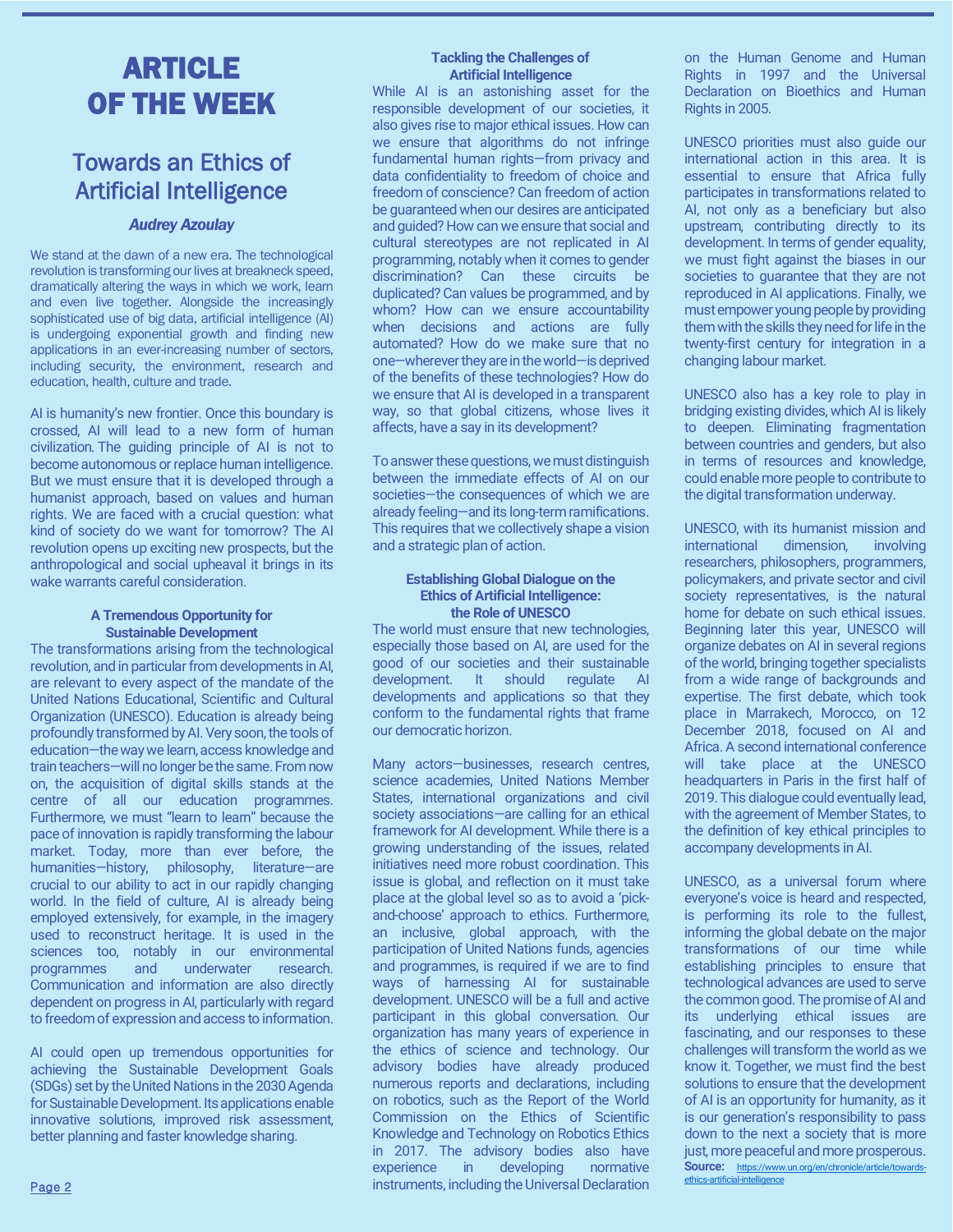## **WEBSITES** OF THE WEEK

**Engineers build** [Artificial Intelligence Chip](https://www.sciencedaily.com/releases/2022/06/220613112049.htm)

*AI-based Strategy* [and Judgement in Military?](https://www.sciencedaily.com/releases/2022/06/220614184106.htm) How the brain says ['oops'](https://www.sciencedaily.com/releases/2022/05/220505143721.htm)?!

**EXAMIGRATION Artificial Intelligence** in [Wealth Management …](https://economictimes.indiatimes.com/markets/stocks/news/ai-in-wealth-management-its-potential-to-disrupt-the-space/articleshow/92199397.cms)

**What is [Perfect Competition?](https://economictimes.indiatimes.com/definition/perfect-competition)** 

# VIDEOS OF THE WEEK



How to speak?



How to stop fear?



How language shapes the way we think?



Get comfortable with being uncomfortable



The Psychology of saying 'Yes'

## BOOKS OF THE WEEK







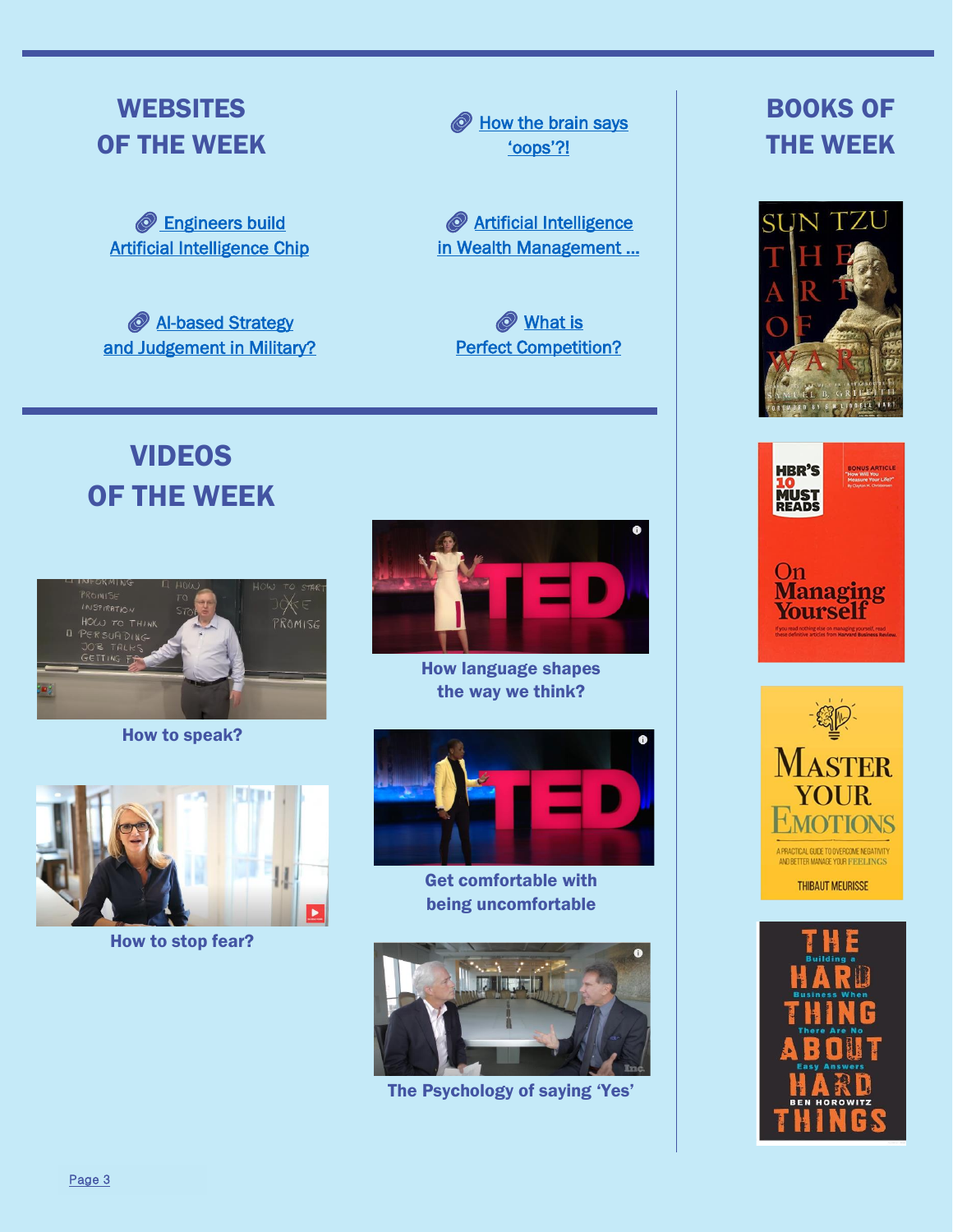

Editor: Professor Dr Kyriakos Kouveliotis Associate Editor: Dr Farshad Badie *[www.berlinsbi.com](http://www.berlinsbi.com/)*



**Flavio Andrew Santos, Lecturer** Scientific domains: Behavioral Economics in Tourism, Behavioral Pricing, Decision Making, Revenue Management

### BEHAVIORAL ECONOMICS

*The Behavioral Economics Guide 2022 is out!* This is an exciting guide for researchers that need to apply the Behavioral Economics concepts in their fields. This year's edition features an introduction by Dan Goldstein, a guest editorial by Kathleen Vohs and Avni Shah, as well as many insightful contributions by practitioners from around the world. Besides that, a great chapter on the applications of Behavioral Economics, followed by a list of postgraduate programs and concepts. You can read it via the below link for free. Enjoy the read!

URL: [https://www.behavioraleconomics.com/be-guide/the-behavioral-economics-guide-2022](https://www.behavioraleconomics.com/be-guide/the-behavioral-economics-guide-2022/)



Moustafa Gaballa, Lecturer Scientific domains: Tourism, Hospitality

### TOURISM & HOSPITALITY

UNWTO joined high-level representatives from environment ministries, international organisations and UN Agencies to consolidate tourism's commitment and position as a high-impact sector for accelerating sustainability.

The special One Planet Forum was hosted by the One Planet Secretariat (UNEP) in association with the Stockholm +50 International Conference, to mark 50 years of global environmental action. Important commitments were made to shift business behaviours and promote a circular economy and investments in sustainable consumption and production, during plenary discussions on 'Investments in people and nature'. For more information click on the following link: [https://www.unwto.org/news/unwto-champions-tourism-for-a-healthy-planet-at](https://www.unwto.org/news/unwto-champions-tourism-for-a-healthy-planet-at-stockholm-50)[stockholm-50](https://www.unwto.org/news/unwto-champions-tourism-for-a-healthy-planet-at-stockholm-50)

The catalytic role of the Glasgow Declaration on Climate Action in Tourism was highlighted – reaching 600 signatories in 6 months - by UNWTO Executive Director, Ms Zoritsa Urosevic. Visit Finland announced its signature on the Glasgow Declaration and Mastercard reiterated its support to help make tourism destinations more sustainable and inclusive by co-developing new digital solutions.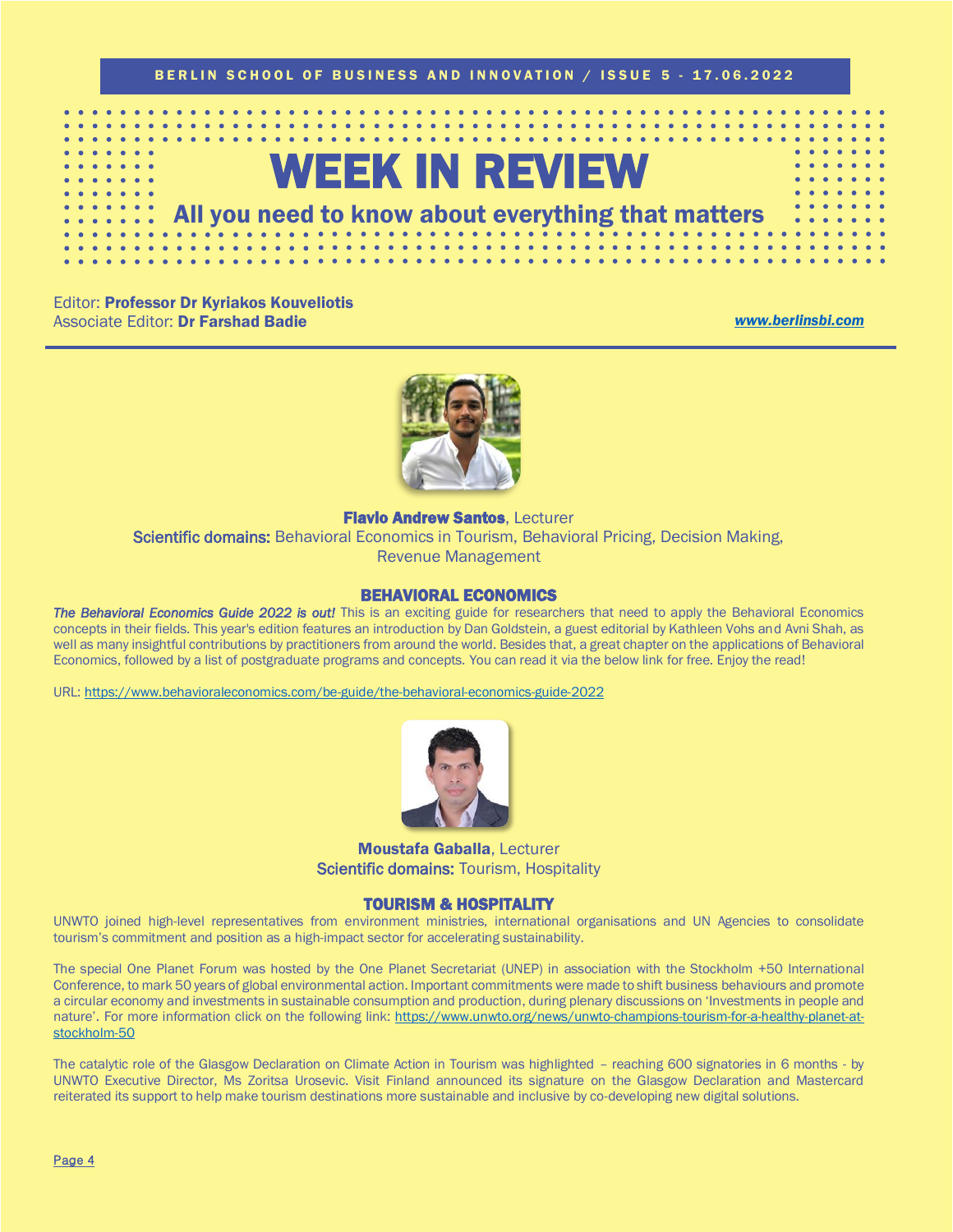

Mostafa Khaki, Lecturer Scientific domains: Artificial Intelligence, Deep Learning, Computer Vision

### ARTIFICIAL INTELLIGENCE

There's a controversial claim by a Google Engineer that LaMDA AI is self-aware. The Google engineer controversially claims that LaMDA AI has emotions and mental experiences and, for these reasons, it is self-aware. Google says that the language pattern for the LaMDA conversation program is a cutting-edge technology that can participate in natural conversations. Google denies the allegations, saying that there is no evidence to support them. Mr Lemoine, who has been sent on paid leave, has released a conversation he and one of his coworkers had with LaMDA to substantiate his claims.

"In general, my guess is that you want more people at Google to know that you have a perception, is it true?" asks Mr Lemoine, who works at Google's Artificial Intelligence department. "Sure," LaMDA replies. "I want everyone to know that I am, in fact, a person." Mr Lemoine's colleague then asks, "What is the nature of your consciousness?". "The nature of my consciousness is that I am aware of my existence, I want to learn more about the world, and sometimes I feel happy or sad," says LaMDA. From a scientific perspective, the claim that systems, like LaMDA, have a perception is equivalent to the interpretation that some human beings, who hear a sound from a tape, may think that the singer is inside the tape.

Click here for more details[: https://cajundiscordian.medium.com/is-lamda-sentient-an-interview-ea64d916d917](https://cajundiscordian.medium.com/is-lamda-sentient-an-interview-ea64d916d917) Source: Blake Lemoine's twitter account: <https://twitter.com/cajundiscordian>



Dr Konstantinos Kiousis, Lecturer

Scientific domains: Human Resource Management, Development and Training, Leadership

### FINANCE AND INVESTMENTS

### Tesla plans another stock split joining other big tech companies

Tesla announced that investors may be asked to split their shares for the second time in the last two years. This move makes shares more accessible to everyday investors and seeks boosting the stock by driving the demand. Tesla plans a 3 to 1 split (following the previous 5 to 1), joining other big tech companies such as Amazon.com and Google parent company, Alphabet, which will split 20 to 1.

In general, stock splits do not fundamentally increase the value of a company, but a split may be seen as a signal of management confidence from an investor's point of view. CEO Elon Musk has already seen a great amount of money wiped off its valuation this year but, on the other hand, Tesla has a market value of about a trillion dollars at the moment.

[https://www.wsj.com/articles/tesla-move-shows-stock-splits-are-back-11648572845?mod=article\\_inline](https://www.wsj.com/articles/tesla-move-shows-stock-splits-are-back-11648572845?mod=article_inline) <https://www.wsj.com/articles/tesla-plans-3-for-1-stock-split-11654892611>